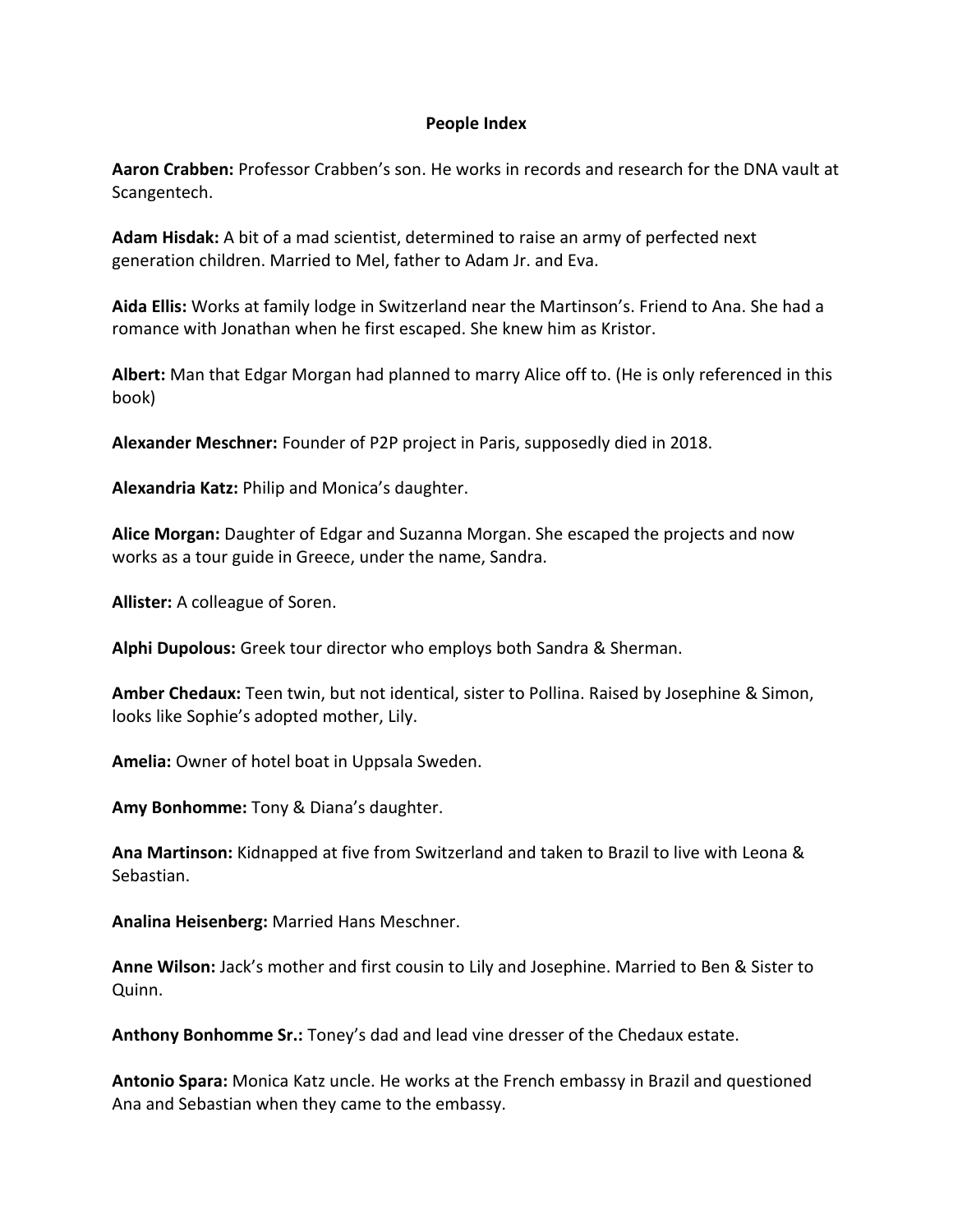**Brother Archibald:** Greek Orthodox friar in Meteora. He is also a doctor & friend to both Sandra (Alice) & Sherman (Jonathan)

**Ben Wilson:** Jack's father, married to Anne.

**Berna Noostrom:** Married to Oscar, she has stayed at the facility in Sweden in hopes of his recovery. Mother to Ivan and Carl.

**Brent:** Owner of camera shop in Bremerton WA. He used to know Alice as Allie.

**Callie O'Malley:** Tabetha's younger sister & friend to Pollina and Amber.

**Carine Ruschev:** Pytor's daughter.

**Carl Meschner:** The youngest of the four brothers. Currently running a lab in Northern Sweden.

**Carlos Mienta:** Driver who helps Ana in Brazil.

**Carol Parker:** Receptionist at Quebec airstrip.

**Celia, Gerard & Filipe:** Triplets developed from Sophie's eggs when she was kidnapped three years before.

**Chantel Leon:** A nurse from Paris, now working with Carl in Sweden.

**Charice Ryan-Rossier:** Morgan's lead secretary and friend to the family, married to Max Rossier.

**Charles Heisenberg:** Man Sarah Martinson had an affair with. Product of the Nazi Infinity Genes Program.

**Charlotta Noostrom:** Ivan and Eliza's daughter,

**Chelle Marquet:** Larry and Margot's youngest daughter.

**Chloe Bonhomme:** Tony & Diana's youngest daughter.

**Claire Wallace:** Rosie's mother and birth mother to others. Suzanna's sister.

**Cody:** Victoria's younger brother, being kept with her parents in Chinese project facility.

**Cora:** Leona's sister who did not cooperate with the projects.

**Dane Webb:** Worker at airstrip in Quebec.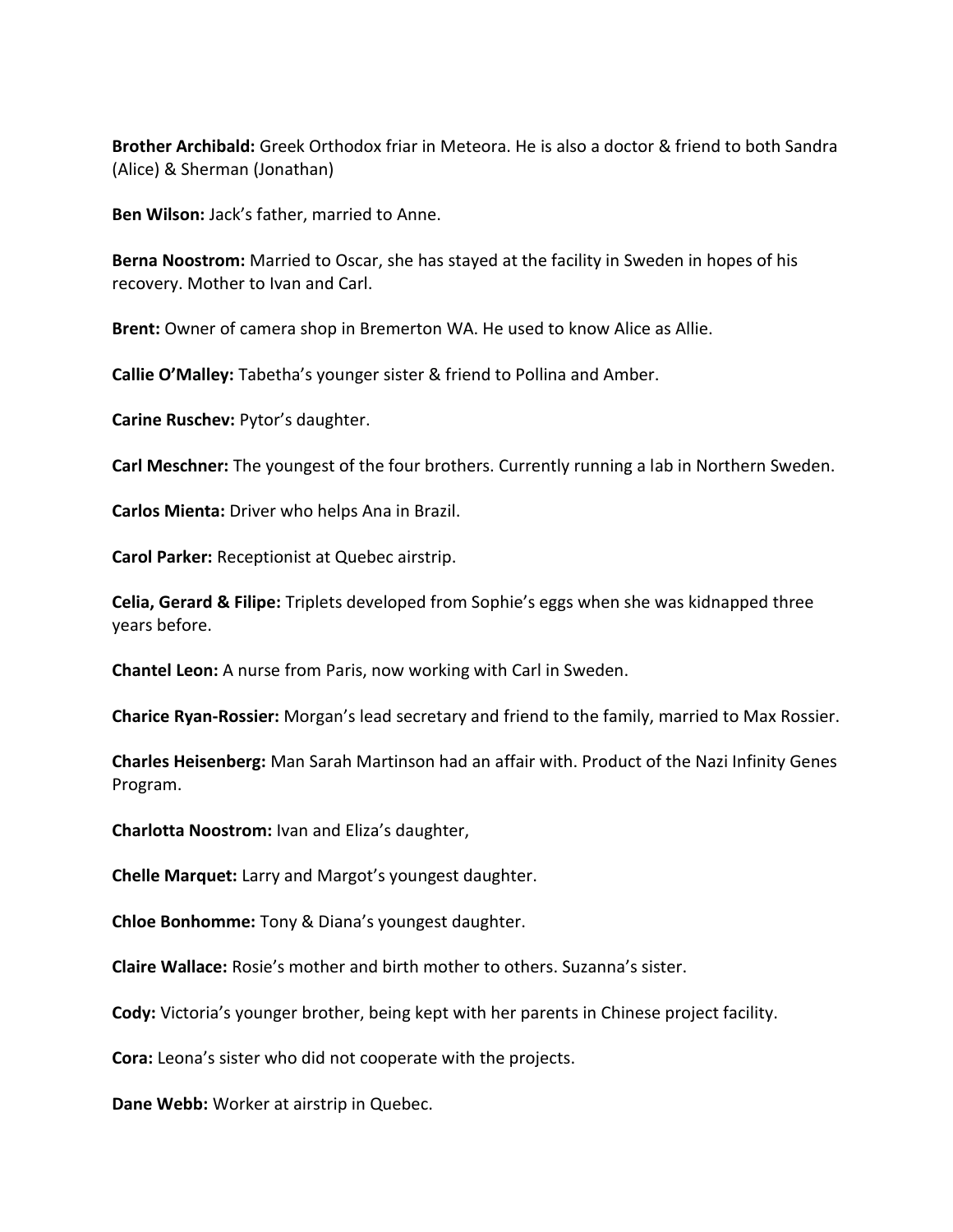**Daniel McDougle:** Twin brother of Kenneth, born to Patricia McDougle. Born to be an intricate part of the new generation projects before Patricia's escape. He seems to be the Able to his twins Cain.

**Dave Asher:** Former Seattle police detective, who worked on original case of the Morgan's abduction. He now works with Larry Marquet in France.

**Diana Bonhomme:** Tony's wife.

**Edgar Morgan:** Married to Suzanna, father to Alice, Head of Morgan Acquisitions and Enterprises in Seattle Wa.

**Elson Noostrom:** Ivan and Eliza's son.

**Emilie Bonhomme:** Tony's little sister.

**Ferdinand:** Friend of Laura's great-grandfather who told stories of tunnels and odd things he had seen.

**Fierrina:** Leo's girlfriend. She works in cosmetics.

**Fredrick Ellis:** Aida's youngest older brother.

**Gabriel Bonhomme:** Tony & Diana's son.

**Graham Ellis:** Aida's older brother.

**Hal Ellis:** Aida's oldest brother.

**Hamilton Anglistan:** One of Soren and Magdeline's triplet boys.

**Heather Dolani:** Doctor at research center in Geneva and good friend of Magdeline.

**Henri Saville:** French/ Swiss agent.

**Ivan Noostrom:** Son of Berna and Oscar, half-brother to Carl. Married to Eliza, father to Elson & Charlotta.

**Jack Wilson:** Sophie's cousin and Nick's best friend. He had a brief romance with Alice.

**Janine:** Victoria's friend with apartment in Elsbethen, Austria, Victoria stayed at.

**Jeremy Rafferty:** Sophie and Nick's son.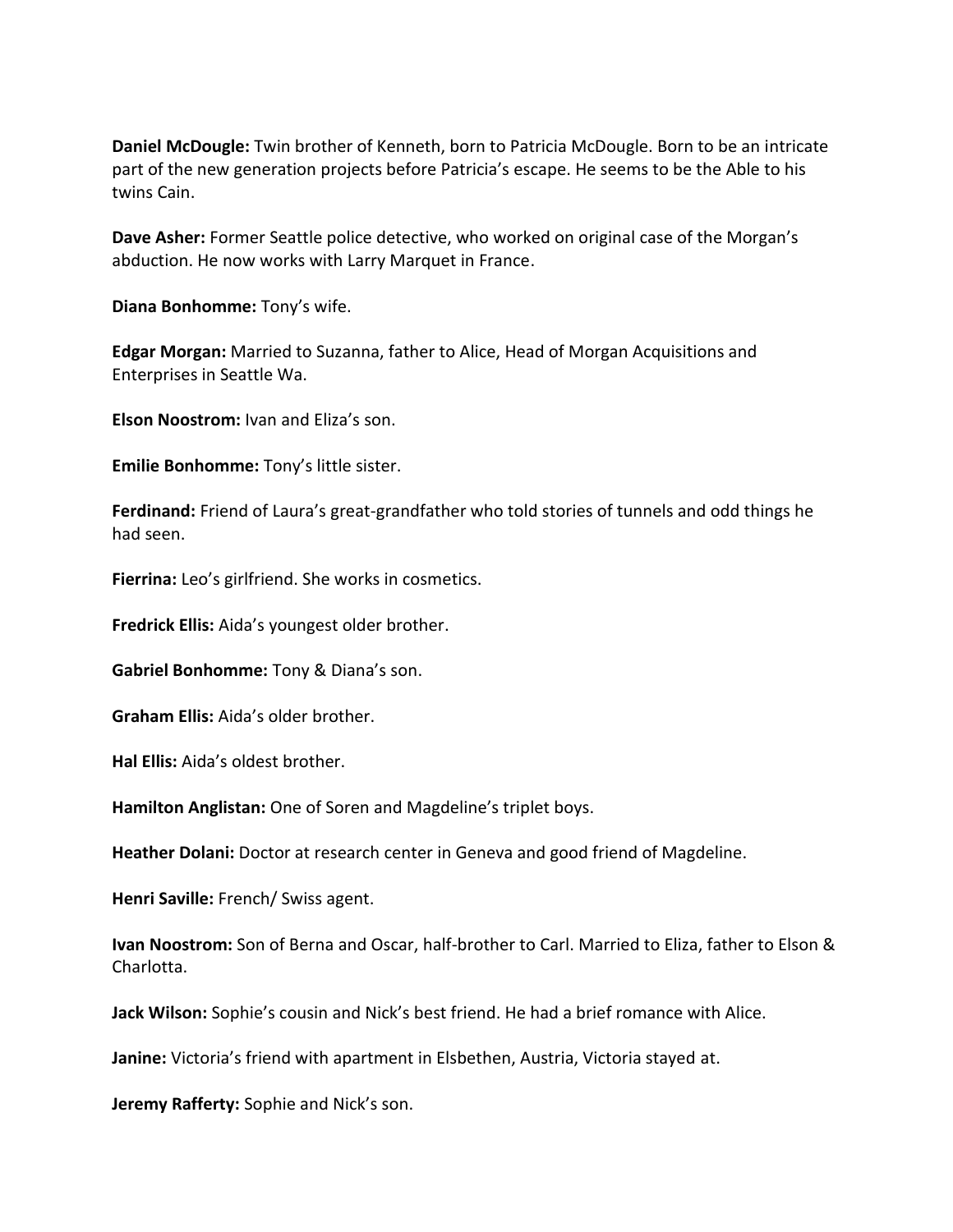**Jonathan Meschener:** One of A. Meschner's four look-alike sons. He is the next to youngest & in trying to escape his family, moved to Greece and works as tour guide under the name, Sherman.

**Josiah Lev:** Malachi's gardener.

**Katerina Paslov:** Scientist who worked with Sven and Nigel at P2P. She stayed in Paris when the majority went underground.

**Larry Marquet:** Former Interpol liaison, private detective in France. Friend of Shane and involved on original case when the Morgans went missing.

**Laura Sartre:** A French chef, who Carl fell in love with.

**Leo:** Flutist who plays in orchestra with Victoria.

**Leona:** Born in Brazil, sister to Cora and mother to Sebastian. Held Ana as part of projects for 10 years until her escape with Sebastian.

**Lidia Yarnok:** One of the detectives who worked with Shane in the Seattle police.

**Lilianna Fontaine:** Wife of Peter Fontaine & Hans Joseph Ikeman. Mother of Marta, Michael, Emma, Paul, & twins: Peter & Ulf.

**Lily O'Hare:** Married to Nigel, Josephine's sister & Sophie's adoptive mother. Disappeared with her husband in P2P project.

**Magdeline Anglistan:** Medical Dr. & genetic scientist. Paralyzed at birth. Healed through her own research. Married to Soren, mother of triplet boys & look-alike to Alice, Sophie, Rosie, & Victoria. Raised in Milan, moved to Switzerland & now Austria.

**Malachi Zendavev:** Russian doctor specializing in micro& nano neurosurgeries.

**Marcia Le'Bonte:** Ralph's wife.

**Margot Marquet:** Larry's wife.

**Marta Fontaine:** Married Herbert Wilhelm Heisenberg. Mother of Analina, Natalie, Wilhelm, & Simon (Chedaux)

**Mary Marquet:** Larry and Margot's middle of three daughters.

**Mathias Meschner:** Eldest of the four brothers. He turned against the projects.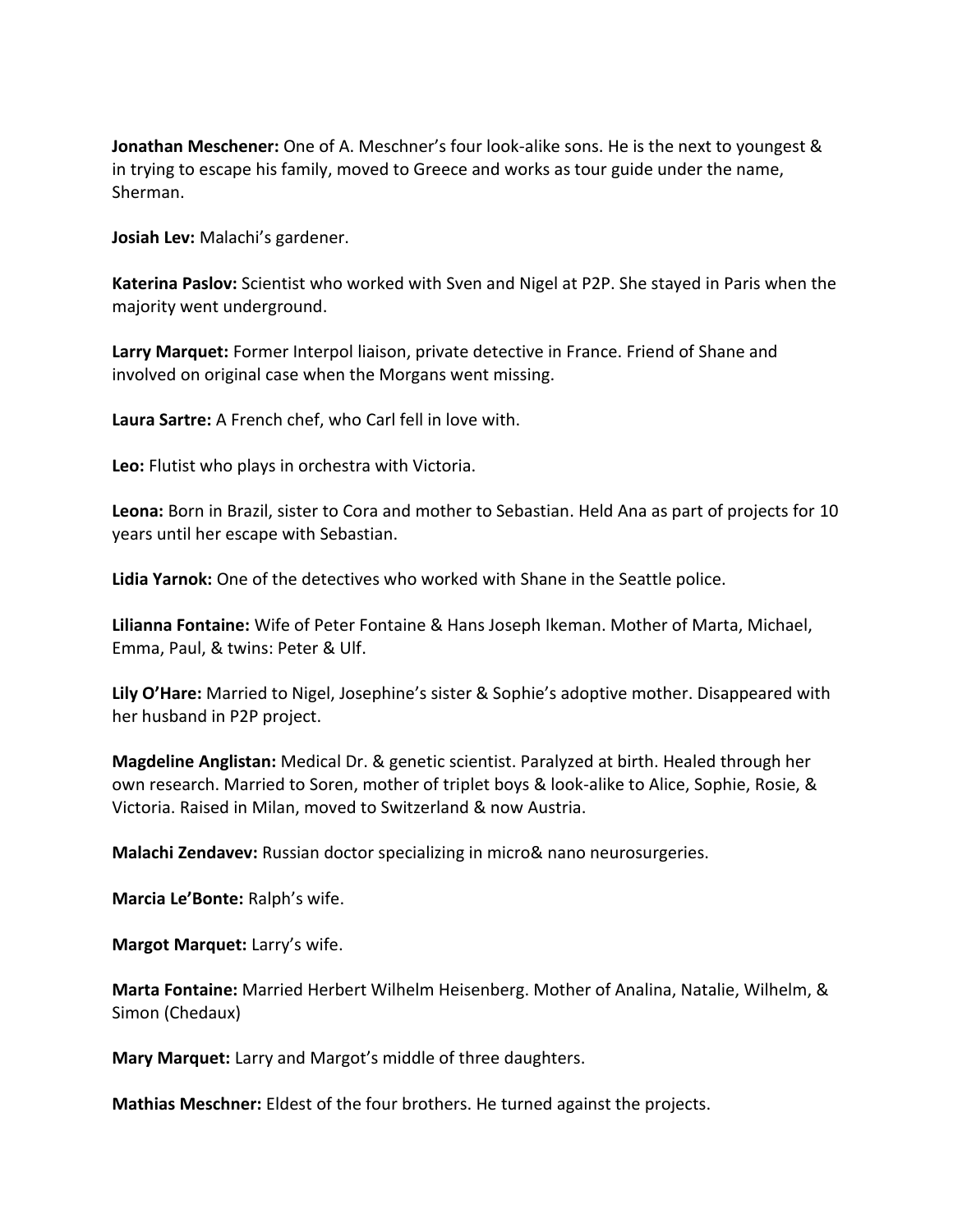**Matt Rafferty:** Nick's brother.

**Max Rossier:** Married to Charice. Former high ranking US. military.

**Maxum Cloverfield:** See Ulf Ikeman.

**Mel Hensey-Hisdak:** Adam Hisdak's wife, mother to Adam and Eva.

**Michael Trent:** Married to Stephanie, friend of the Martinsons from Stephan's church.

**Mindy Rafferty:** Matt's wife.

**Monica Campuso- Katz:** Philip's wife. A child psychologist & niece of agent Anthony Spara, who works at the French embassy in Brazil. She was part of the case to analyze Ana after her escape from Leona.

**Nadier:** Doctor, father to Adam Hisdak.

**Natalie Heisenberg:** Married Doctor Franz Nadier. Mother to Adam (Hisdak)

**Nick Rafferty:** Married to Sophie, best friend and ice skate coach to Jack, father to Jeremy. Lives in Nova Scotia.

**Nigel O'Hare:** Scientist, Married to Lily, Sophie's adoptive father. Recruited by Simon Chedaux & Adam Hisdak to work at P2P in order to protect Sophie.

**Oliveria Volkov:** P2P security, Paris.

**Oscar Noostrom:** Married to Berna. He was a student scientist working with Meschner. He has been in a comatose state since an infection from an experiment that nearly killed him decades before.

**Patricia McDougle:** Shane's wife who was abducted and impregnated by the projects because of her relationship to A. Meschner. She was left to be raised in a convent by her missionary father, Dr. Thomas Marshall, who she believes is dead.

**Peter Fontaine:** Husband to Lilianna, father of Emma, Paul, Michael, & Marta. Died 1941. Anne, Josephine & Lily's grandfather.

**Peter Ikeman:** Twin brother of Ulf Ikeman (aka: Maxum Cloverfield).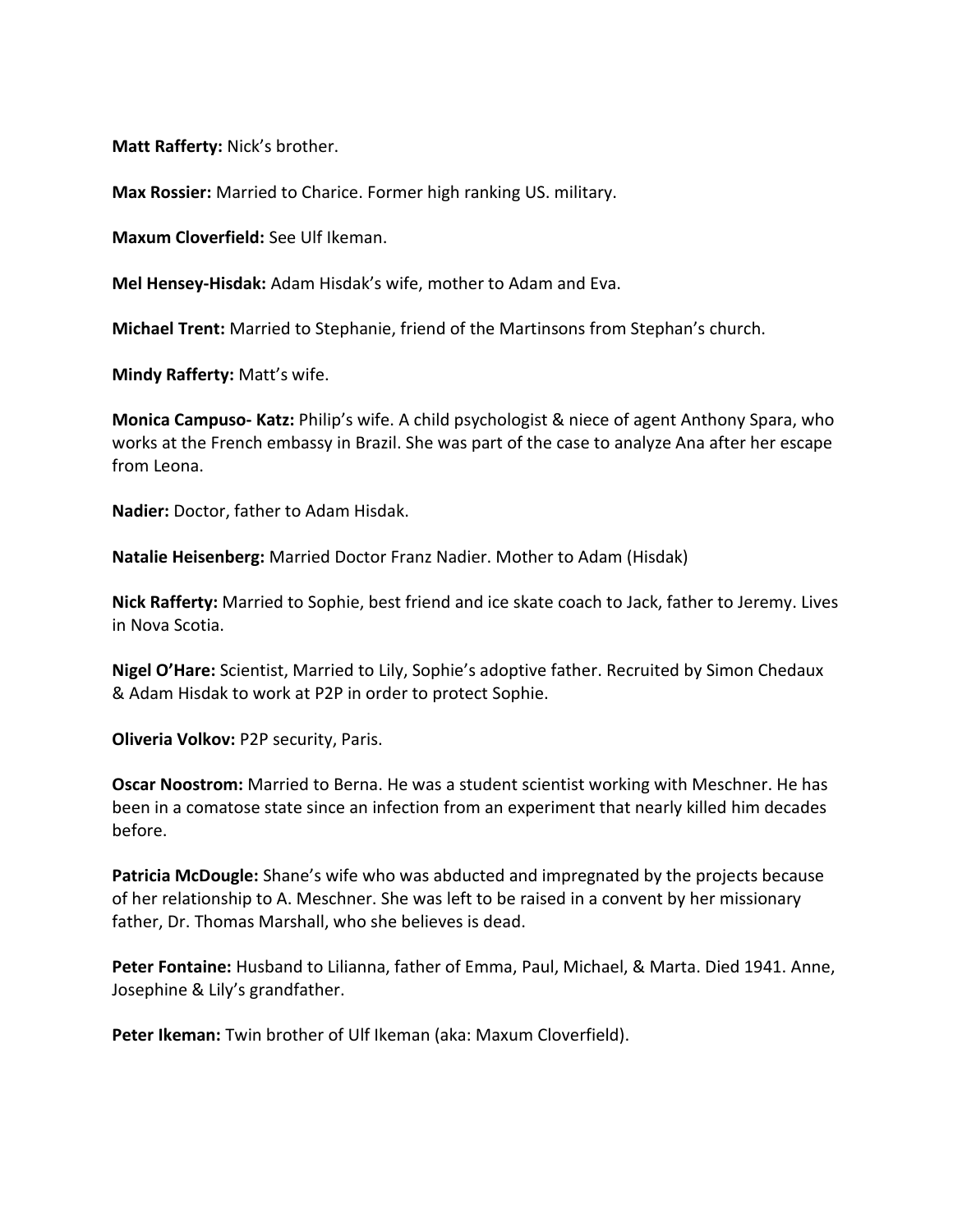**Philip Katz:** Former Interpol, now working at the French Embassy in Brazil. Married to Monica, a child psychologist. He was part of the team that dealt with Ana and Sebastian and accompanied them to Switzerland.

**Pollina Chedaux:** Amber's twin, younger look-alike to Sophie, Alice, Magdeline, Rosie, & Victoria.

**Pytor Ruschev:** Malachi's driver in Saint Petersburg.

**Raina Hadock:** Shane McDougle's sister.

**Ralph Le'Bonte:** Truck driver in Canada who met Shane when he was there on the case & found Alice later. He keeps an eye out and reports on suspicious shipments.

**Richter Meschner:** The next to oldest of the four brothers and the one most like his father.

**Rosie Wallace:** Grew up in Alaska and then children's home in Western Canada. Deformed at birth, but later healed via Magdeline's research. Look-alike to Alice, Sophie, Magdeline, & Victoria. Claire's daughter.

**Russell Babin:** Trudie's husband.

**Samuel:** Jewish uncle that Peter and Ulf Ikeman left Brazil to live with in New Orleans Louisiana. Close friend of Claire and Suzanna's mother.

**Sandra Cauldaire':** Name taken by Alice Morgan- Tour guide in Greece. Grew up in Seattle.

**Sarah Martinson:** Ana's mother. She was kidnapped at the same time as Ana, but she was taken nearby and used by the project's doctors. She was in a mental care center for ten years due to trauma, but she came around after Ana's return.

**Sebastian:** Leona's son (Natural conception & birth) He helped Ana escape from his mother.

**Selma Anderson:** Forensics specialist in Seattle.

**Seymour Hoffman:** The man Claire & Suzanna's mother had an affair with.

**Shane Mc'Dougle:** Original detective on the case of the Morgan's abduction in 2018. Married to Patricia, father to (not biological) Kenneth and Daniel.

**Shannon:** Sophie's best friend.

**Sheila:** Anne's cousin in Scotland.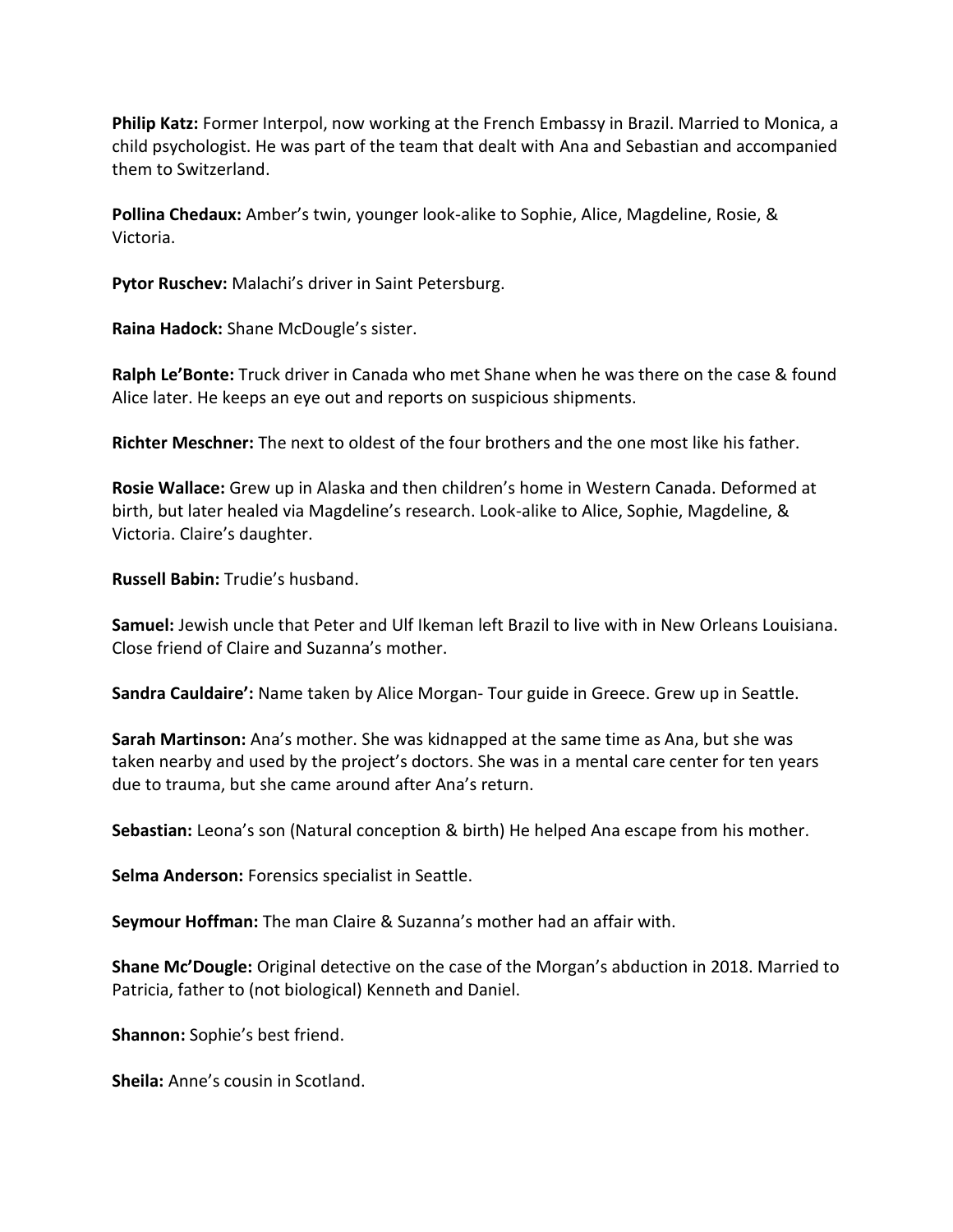**Sherman: -** Jonathan Meschner.

**Simon Chedaux:** Scientist with P2P, married to Josephine.

**Simon Heisenberg:** See Simon Chedaux.

**Sophie Rafferty:** Formerly, Sophie O'Hare. Married to Nick, cousin to Jack, adopted daughter to Lily & Nigel O'Hare. Look-alike to Alice, Rosie, Magdeline and Victoria. Lives in Nova Scotia.

**Soren Anglistan:** a genetic scientist, married to Magdeline and father of triplet sons.

**Spencer Anglistan:** One of Soren and Magdeline's triplet boys.

**Stephan Martinson:** Married to Sarah. He believed he was Ana's father.

**Stephanie Trent:** Married to Michael, friend of the Martinsons from Stephan's church.

**Suzanna Morgan:** Married to Edgar, mother to Alice and sister to Claire.

**Svend Hennison:** Works with Nigel at P2P to protect his sister.

**Tabetha O'Malley:** Older sister of Callie, friend of Pollina and Amber.

**Tatiana Binta:** Malachi's house maid.

**Thadeus Anglistan:** One of Soren and Magdeline's triplet boys.

**Thomas Marshall Sr:** Doctor & Missionary. He is half-brother to Alexander Meschner. He saved Sophie's life as an infant and several other babies the projects deemed unfit. Father to Tom Marshall and Patricia McDougle. Widower.

**Tom Marshall:** Local doctor and son of Thomas Marshall. Unknowing brother of Patricia McDougle.

**Tony Bonhomme:** Friend to Mathias and son of a vinedresser, Anthony Sr. He grew up on the Chedaux estate. He and his father were left in charge when Simon and Josephine left.

**Trent:** Brent's brother.

**Trudie Lennet-Babin:** Friend and former colleague of Soren & Magdeline Anglistan and Sarah Martinson. Lives in Switzerland and works as a supervisor at Scangentech. Married to Russell.

**Ulf Ikeman:** Twin brother of Peter. Moved to live with his uncle Fritz in San Francisco. He changed his name to Maxum Cloverfield. Died in suspicious trolly incident 1980.